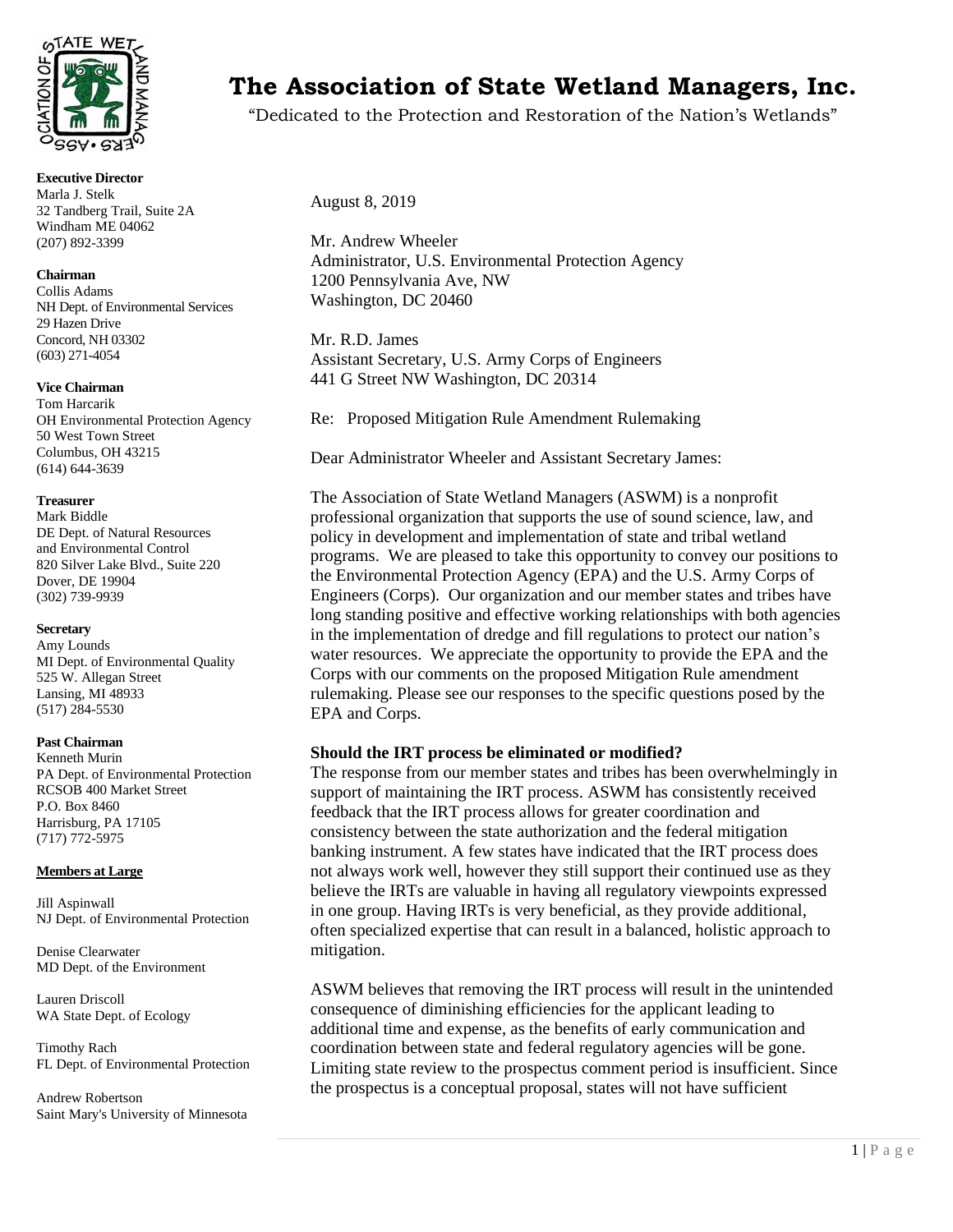information on the proposed bank to determine if state water quality standards will be met. That determination of compliance needs to be based on full design information that is only available later in the process. Relegating states and tribes to review federal permit decisions with the existing 30-day public comment period goes against the intent of cooperative federalism and ignores the important role and responsibility of states and tribes in protecting their own aquatic resources.

Our members have found that having other resource agencies on IRTs does not slow the process. Delays have occurred due to failure of the Corps to meet scheduled deadlines largely from limits on staff time. The slow process is the major problem with implementation of the Mitigation Rule. We believe that the Corps should meet scheduled deadlines, and there should be some accountability for failing to do so. The development of a Mitigation Banking Instrument template appropriate for each District's conditions would reduce the amount of time required for review and speed up the bank approval process.

## **Are administrative changes needed to improve mitigation bank and in-lieu fee program review process?**

There are opportunities to save time in the review process by modifying the process to exploit what each agency does best. For example, a state agency may have a much more in-depth technical review process and be leading efforts to change the design approaches utilized by the industry. Thus, the state may be better suited to evaluate the design and construction aspects, whereas the Corps may have more detailed requirements and experience addressing the financial assurances and protective covenants needed to meet the federal mitigation rule. Providing standard templates would be a significant benefit all around. However, this needs to be a state/federal collaboration and not just a Corps effort, otherwise the current bifurcated process will remain since the templates may not necessarily address state requirements. The current rule does a poor job of addressing state requirements and coordination with state regulatory agencies.

We also recommend allowing, but not requiring, concurrent reviews by the Corps and IRT of all relevant documents, rather than waiting until the Corps deems the prospectus or instrument to be complete. Discretion should be given in establishing more efficient procedures, as best fits the States' and IRT organizational structure. For example, if concurrent submittals are a desired approach, they should be allowed. On the other hand, if other deadlines and distribution procedures best meet needs of other states, there should be discretion for that as well. Depending on the complexity of the proposal, reduced times for review should also be accommodated for new projects proposed under previously approved Umbrella Mitigation Banking Instruments and ILF Programs. Other recommendations for improvements to the IRT process include: assigning dedicated staff; a workflow/checklist for the review process of mitigation proposals; annual reports; monitoring reports; ledger reports; and other appropriate documents.

## **Should the Agencies make changes to address the Miscellaneous Receipts Statute?**

ASWM supports the Agencies efforts to address the Miscellaneous Receipts Statute so that the Corps will not be in actual or constructive receipt of financial assurance funds. However, measures must be in place to ensure that financial assurances are sufficiently funded, enforceable, consistent between mitigation types, and can be promptly retrieved to conduct mitigation activities. States which operate under a general programmatic permit, assume the program, or have independent authority, should be allowed to receive financial assurances directly.

## **Should changes be made to the requirements associated with ILF program accounts?**

ASWM does not have blanket support for third party audits. If a State runs an ILF program, it will have State auditors as well as federal accounting for fund expenditures and receipts. Annual reporting should be sufficient, with only major expenditures requiring prior approval from the Agencies. We do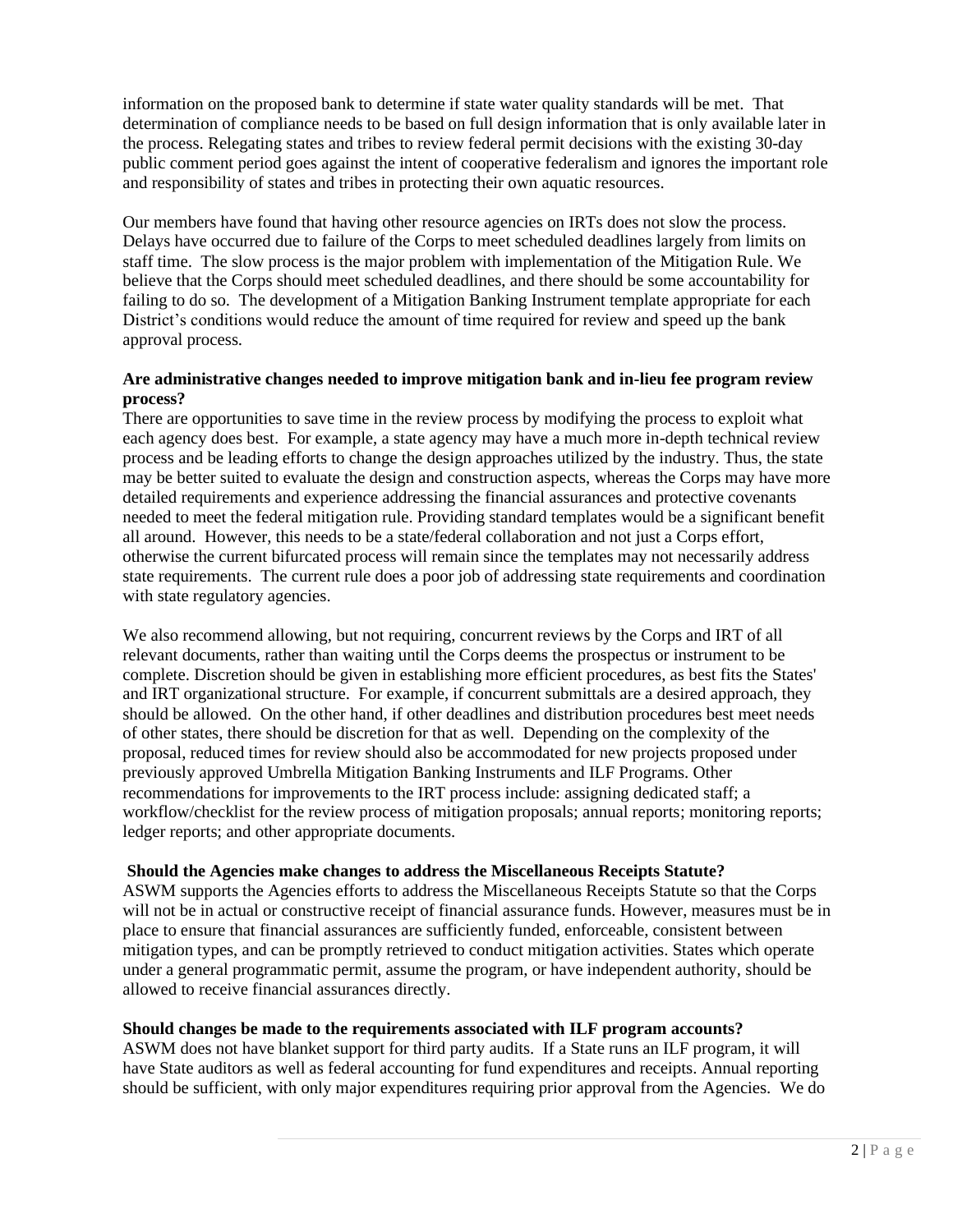support including in the ILF instrument a comprehensive description of how funds are managed, internal oversight and auditing. A third-party audit may only be required if there is justifiable cause from the accounting results.

The Mitigation Rule regulations states in  $\S 332.8(i)(1)$  that a "small percentage" of ILF funds may be used for administration. States with small ILF programs do not have the economy of scales comparable to larger programs, and thus may need a larger percentage of fees to cover administration and oversight of all aspects of ensuring successful mitigation. We believe that a rate of 10% for administrative costs is uniformly acceptable, but that higher rates from 10-25% can be approved when adequate justification is provided, and that these costs include not only overhead, but active oversight and management of ILF projects. We believe that the 25% rate is appropriate for smaller programs to support their staff in oversight, review, and management of ILF programs and the resulting mitigation projects.

# **Is clarity needed to facilitate multipurpose compensation projects?**

ASWM supports the Agencies efforts to provide clarity on aspects of multipurpose compensation projects including credit generation and accounting to ensure authorized impacts are appropriately offset. The rule should clarify that there cannot be any double counting where an acre on a mitigation bank site is used for wetland impacts for one project and then that same acre is used again for impacts to another resource on a different project. We would not support an approach that allowed credit stacking on the same piece of property. We do support the use of mitigation banks to address multiple resource impacts from a project, provided that distinct areas and accounting/crediting have been clearly established.

The cost of mitigation can be a practicable option for applicants to avoid and minimize impacts to regulated resources so as to have less of a mitigation requirement. Funding from another entity which would be used by a permittee for mitigation could thus prolong agency efforts to achieve avoidance and minimization.

## **Are changes needed to accommodate State/Tribal assumption of the Section 404 program?**

ASWM supports efforts by the current Administration to expand opportunities for assumption of the Section 404 program and appreciates efforts by the Agencies to clarify aspects of the 2008 Rule that may be challenging for states and tribes seeking to assume §404. ASWM would like to see the rule continue to include criteria for approval of mitigation projects while allowing procedural flexibility for states that assume. Providing additional clarification regarding bank/ILF review and use in the context of state/tribal assumed programs could be beneficial to this process. States and tribes that assume the §404 program should be allowed to receive and manage financial assurances, as well as an ILF program. States which have assumed §404 should have some discretion in organizing State level IRTs and their EPA approved ILFs should be recognized as equivalent for mitigation purposes by the Corps.

## **Are there approaches to quantify stream mitigation credits that better reflect the total amount of stream ecosystem restored, enhanced, or preserved in rivers and larger streams, and streamwetland complexes, while maximizing available credits and opportunities for larger compensatory mitigation projects within a given watershed?**

Although ASWM appreciates any efforts by the Agencies to further incentivize large dam removal projects, ASWM believes that the flexibility currently provided in the 2008 Mitigation Rule for stream mitigation crediting has been extremely successful and should not be limited to just one preferred credit metric. Most states and Corps districts currently use a combination of multiple measures to determine an appropriate number of credits and many states have moved to linear metrics. Improvements and additional incentives could be made to support large scale dam removal projects, but limiting the flexibility currently utilized by the majority with a one-size fits all approach is not the